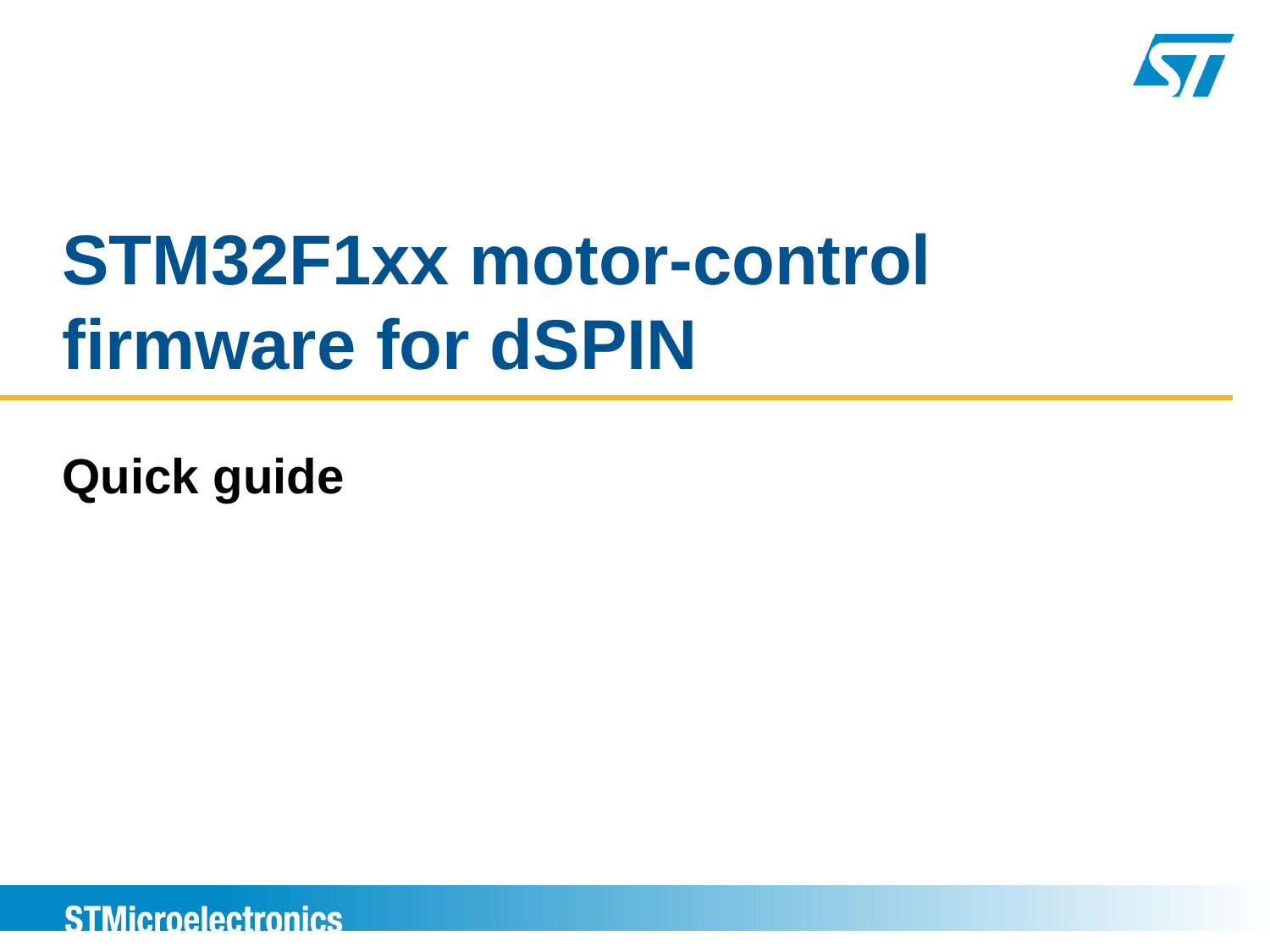### **STM32F1xx firmware for dSPIN**



- STM32F1xx firmware allows you to control L6470 dSPIN micro-stepping motor driver via STM32F1 MCU.
- This firmware supports STEVAL-PCC009V2 + STM32 Value Line Discovery evaluation boards with library configuration (dspin.h[\) and](http://www.st.com/internet/com/MULTIMEDIA_RESOURCES/IMAGE/BOARD_PHOTO/board_stm32vl_discovery.jpg)  development tools project files.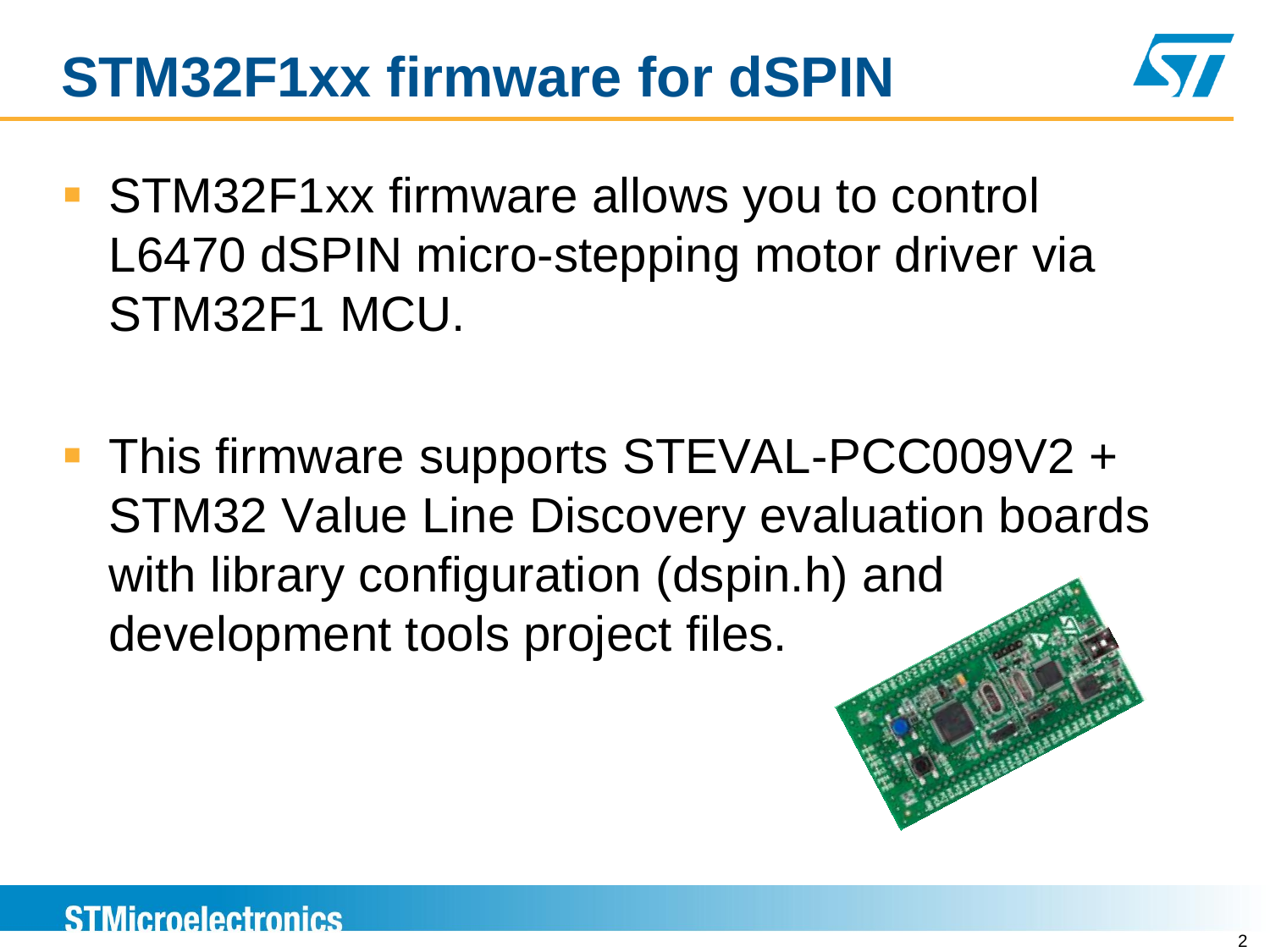



- Easy portability due to ANSI C standard compliance
	- Only HAL (Hardware Abstraction Layer) routines should be modified when used with another platform
	- Simple portability to STM8 families thanks to similar HAL routines for peripherals - SPI, GPIOs…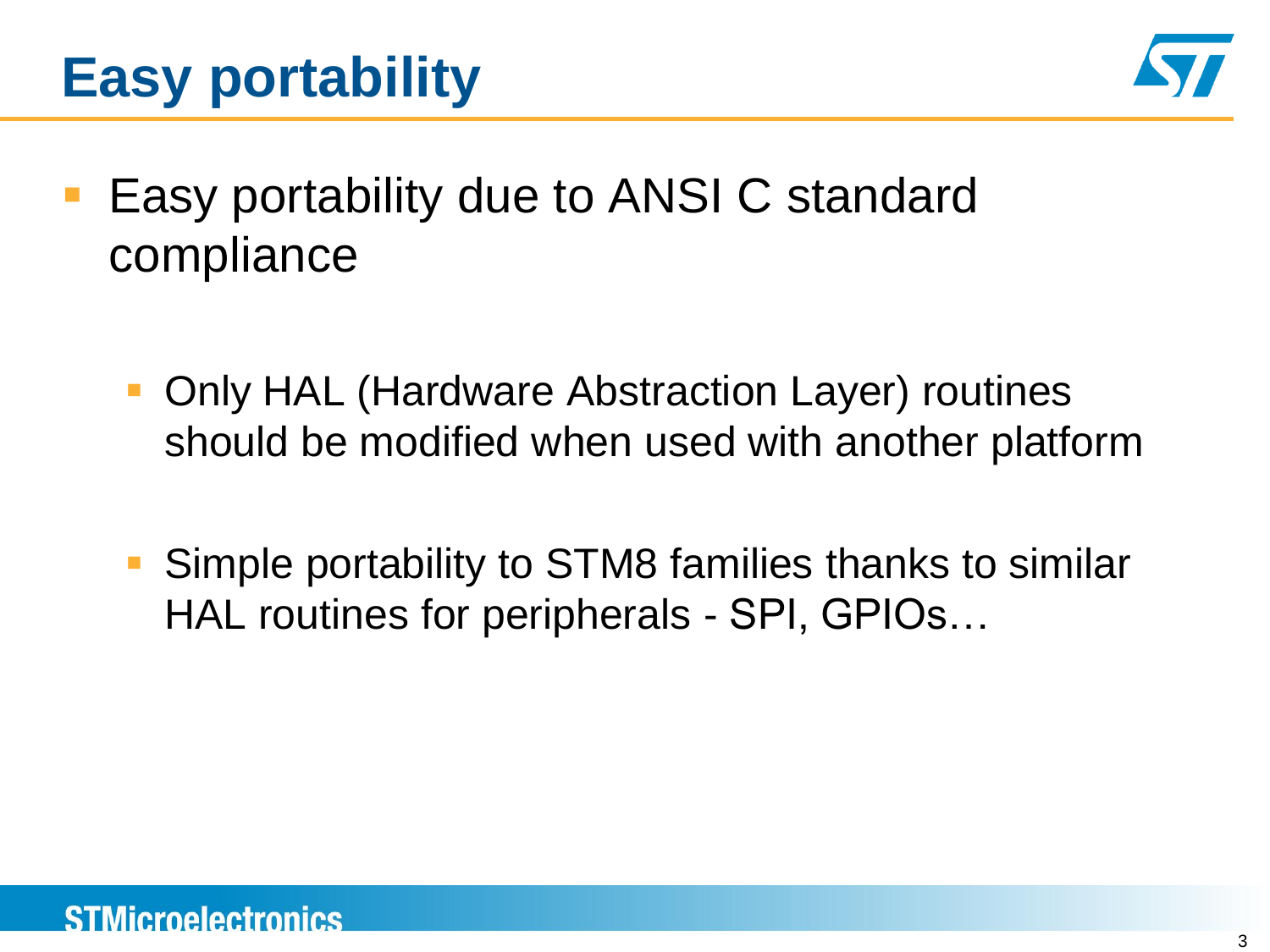## **Firmware library structure**



- dspin.c
	- Microcontroller peripherals initialization
	- **dICPIN Application commands implementation**
	- **Library support functions implementation**
- dspin.h



- Function prototypes for implemented commands & support functions
- Register value (options) definition
- **Register masks definition**
- **Macros for selected function parameter conversions**
- Evaluation boards related definitions GPIO signals and peripherals assignment
- main.c
	- Example of library usage system configuration / function calls
- **Other microcontroller configuration files** 
	- clock.c, -.h, stm32f10x\_conf.h (peripherals configuration), stm32f10x\_it.c, .h (interrupt routines) & standard library for GPIO and SPI

#### **STMicroelectronics**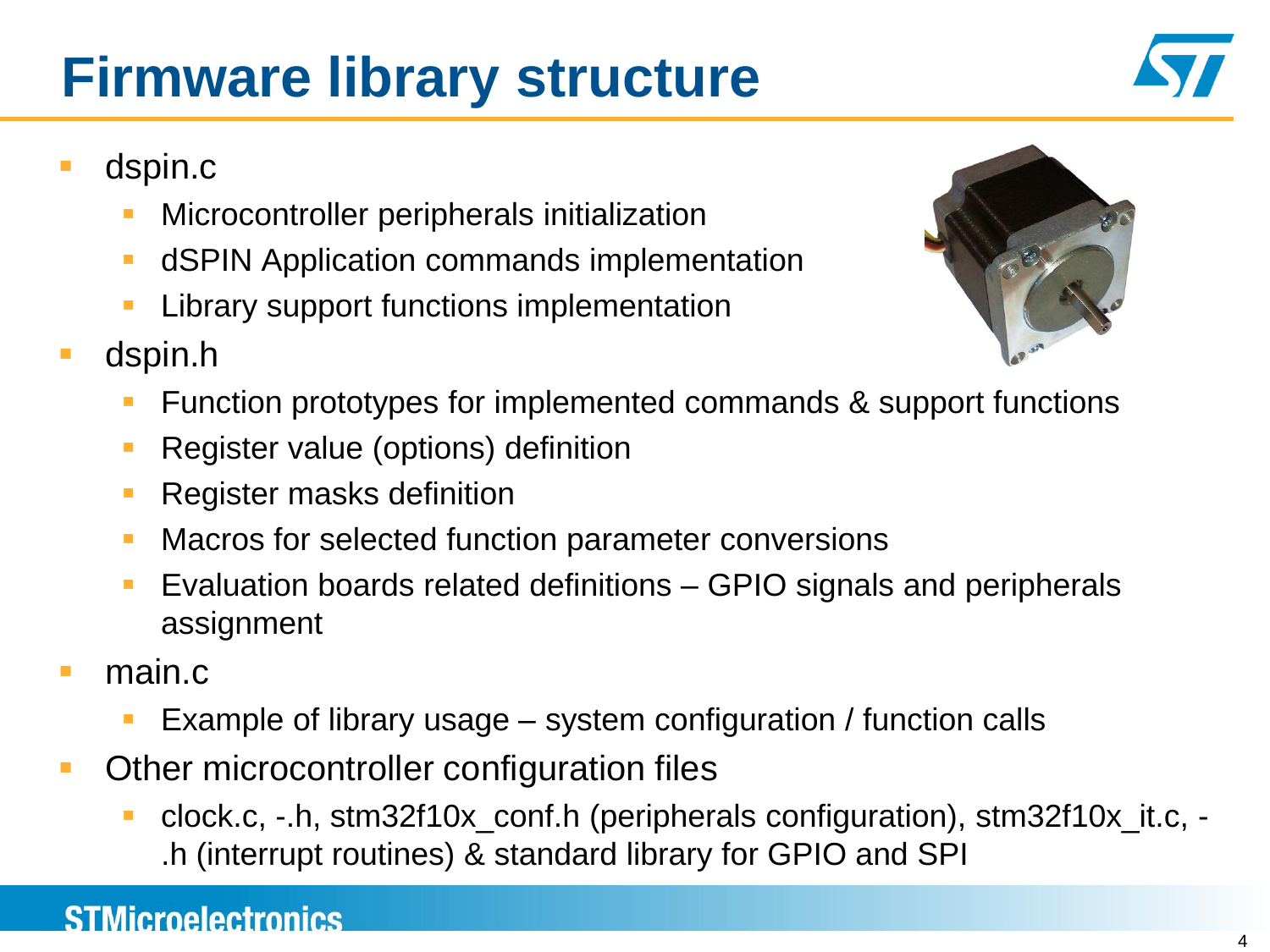### **Development tools support**



- Library contains project folders (files) for development tools:
	- $IAR EWARM v5$ 
		- **J-Link for STEVAL-PCC009V2**
		- **ST-Link for STM32 VL Discovery**
	- $IAR EWARM V6$ 
		- J-Link for STEVAL-PCC009V2
	- $\blacksquare$  KEIL uVision v4.03, v4.20
		- **ULINK II for STEVAL-PCC009V2**
		- uLink Pro for STEVAL-PCC009V2
		- **ST-Link for STM32 VL Discovery**
	- Raisonance RIDE v7
		- R-Link for STEVAL-PCC009V2

|                                                         | E P:\EMMA\Analog Control and Motion\_Projects\EMMA510_dSPBK firmware library for STM32\Firmware\Project\dSPBK_SPI_STEVAL_PCCOO9V2\ADX-ARM_4_20_uLink_II\dSPBK_uvp                                                                                                       | $-10$ $\times$         |
|---------------------------------------------------------|-------------------------------------------------------------------------------------------------------------------------------------------------------------------------------------------------------------------------------------------------------------------------|------------------------|
|                                                         | Elle Edit View Broject Figsh Debug Peripherals Tools SVCS Window Help                                                                                                                                                                                                   |                        |
| <b>MAGE</b>                                             | <b>A 3 4 4 5 6 6 6 6 7 4 5 4 5 4 5 7 4 6 7 4 5 4 5 4 6 7 4 6 7 4 6 7 4 6 7 4 6 7 4 6 7 4 6 7 4 6 7 4 6 7 4 6 7 4 6 7 4 6 7 4 6 7 4 6 7 4 6 7 4 6 7 4 6 7 4 6 7 4 6 7 4 6 7 4 6 7 4 6 7 4 6 7 4 6 7 4 6 7 4 6 7 4 6 7 4 6 7 4 6 7</b><br>A 4 选 つ P 中 中 P 化 色 P 作 深 正 版 2 |                        |
| 多山西学员 算 69%                                             | 璼<br>$\mathbb{R}$<br>÷<br>×                                                                                                                                                                                                                                             |                        |
|                                                         |                                                                                                                                                                                                                                                                         |                        |
| $C^*$ $\times$<br>Project                               | 1 dock.c   dipinh   dipinc   alinh   mainA   readment                                                                                                                                                                                                                   | $\rightarrow$ $\times$ |
| $\equiv$ $\equiv$ dsPDV                                 | 098<br>dSPIN RegeStruct. KVAL RON = Eval Perc to Par(10);                                                                                                                                                                                                               |                        |
| H-E StdPeriph Driver<br>$\leftarrow$ 1 stm32f10x opio.c | 039<br>/* Acceleration duty cycle (torque) settings to 10%, range 0 to 99.6% */<br>090<br>dSPIN_RegsStruct.KVAL_ACC = Eval_Perc_to_Par(10);                                                                                                                             |                        |
| $\frac{1}{2}$ stm32f10x rcc.c                           | 091<br>/* Beceleration duty cycle (torque) settings to 10%, range 0 to 99.6% */                                                                                                                                                                                         |                        |
| $\left  \frac{1}{n} \right $ stra32f10x_flash.c         | 092<br>dSPIN RegaStruct.KVAL DEC = Eval Perc to Par(10);                                                                                                                                                                                                                |                        |
| $+$ al stridized to: sex.c.                             | 093<br>/* Intersect speed settings for BEMF compensation to 200 steps/s, renge 0 to 3906 steps/s */                                                                                                                                                                     |                        |
| E CHSIS                                                 | 034<br>dSPIN RegsStruct. INT SPD<br>- IntSpd Steps to Par (200) ;                                                                                                                                                                                                       |                        |
| $\left  \cdot \right $ system_stm32f10.c.c.             | 055<br>/* BEMF start slope settings for BEMF compensation to 0.0384 step/s, range 0 to 0.4% s/step */                                                                                                                                                                   |                        |
| $\leftarrow$ $\leftarrow$ core cm3.c                    | 096<br>dSPIN RegsStruct.ST SLP<br>= BEMF Slope Perc to Par(0.018);<br>037                                                                                                                                                                                               |                        |
| EL EL MDK-ARM<br>startup_stru32f10x_md.s                | /* BEMF final acc slope settings for BEMF compensation to 0.063% step/s, range 0 to 0.4% s/step */<br>098<br>dSPIN RegsStruct.fN SLP ACC - BEMF Slope Perc to Par(0.063);                                                                                               |                        |
| <b>EF END</b> Doc                                       | 099<br>/* BEMF final dec slope settings for BEMF compensation to 0.063% step/s, range 0 to 0.4% s/step */                                                                                                                                                               |                        |
| a readme.txt                                            | 100<br>dSPIN RegsStruct. FN SLP DEC - BENT Slope Perc to Par(0.063);                                                                                                                                                                                                    |                        |
| El dig User                                             | 101<br>/* Thermal compensation param settings to 1, range 1 to 1.46875 */                                                                                                                                                                                               |                        |
| F flinanc                                               | 100<br>dSPIN_RegsStruct.K_THERM<br>= ETherm to Par(1);                                                                                                                                                                                                                  |                        |
| (e) (f) stm32f10x_R.c                                   | 100<br>/* Overcurrent threshold settings to 1500ml */                                                                                                                                                                                                                   |                        |
| E El dipin.c                                            | 104<br>= dSPIN OCD TH 1500mA;<br>dSPIN RegsStruct. OCD TH                                                                                                                                                                                                               |                        |
| $\mathbb{R}$ $\Omega$ clock.c                           | 105<br>/* Stall threshold settinos to 1000mA, range 31,25 to 4000mA */<br>106                                                                                                                                                                                           |                        |
|                                                         | dSPIN RegsStruct. STALL TH = StallTh to Par(1000);<br>107<br>/* Step mode settings to 128 microsteps */                                                                                                                                                                 |                        |
|                                                         | 108<br>dSPIN_RegsStruct.STEP_NODE - dSPIN_STEP_SEL_1_128;                                                                                                                                                                                                               |                        |
|                                                         | 109<br>/* Alarm settings - all alarms enabled */                                                                                                                                                                                                                        |                        |
|                                                         | 118<br>dSPIN RegeStruct.ALARM EN = dSPIN ALARM EN OVERCURRENT   dSPIN ALARM EN THERMAL SHUTDOWN                                                                                                                                                                         |                        |
|                                                         | 111<br>dSPIN ALARM EN THERMAL WARNING   dSPIN ALARM EN UNDER VOLTAGE   dSPIN ALARM EN STALL DET A                                                                                                                                                                       |                        |
|                                                         | 112<br>dSPIN ALARM EN STALL DET B   dSPIN ALARM EN SO TURN ON   dSPIN ALARM EN URONG NPERF CMD;                                                                                                                                                                         |                        |
|                                                         | 113<br>/* Internal oscillator, 2MHz OSCOUT clock, supply voltage compensation disabled, *                                                                                                                                                                               |                        |
|                                                         | 114<br>* overcurrent shutdown enabled, slew-rate = 290 V/as, PMM frequency = 15.6kHz */<br>115                                                                                                                                                                          |                        |
|                                                         | dSPIN RegsStruct.CONFIG<br>- dSPIN CONFIG INT 16MHZ OSCOUT 2MHZ   dSPIN CONFIG SW HARD STOP<br>116<br>dSPIN CONFIG VS COMP DISABLE   dSPIN CONFIG OC SD ENABLE   dSPIN CONFIG SR 290V us                                                                                |                        |
|                                                         | 117<br>dSPIN CONFIG PWM DIV 2   dSPIN CONFIG PWM MUL 1:                                                                                                                                                                                                                 |                        |
|                                                         | 118                                                                                                                                                                                                                                                                     |                        |
|                                                         | 119<br>/* Program all dSPIN requeters */                                                                                                                                                                                                                                |                        |
|                                                         | 120<br>dSPIN Registers Set(4dSPIN RegaStruct);                                                                                                                                                                                                                          |                        |
|                                                         | 121                                                                                                                                                                                                                                                                     |                        |
|                                                         | 122<br>/* Move by 60,000 steps rorward, range 0 to 4,194,303 */                                                                                                                                                                                                         |                        |
|                                                         | 123<br>dSPIN Move(FWD, (uint32 t)(60000));<br>124                                                                                                                                                                                                                       |                        |
|                                                         | 125<br>/* Wait untill not busy - busy pin test */                                                                                                                                                                                                                       |                        |
|                                                         | 126<br>while(dSPIN Busy HW());                                                                                                                                                                                                                                          |                        |
|                                                         | 127                                                                                                                                                                                                                                                                     |                        |
| Project & Books   (1 Func., B. Temp.,                   | 125<br>74 Pough APRIVE accompany to the moment hand the second and it at the AT                                                                                                                                                                                         |                        |
|                                                         | .                                                                                                                                                                                                                                                                       |                        |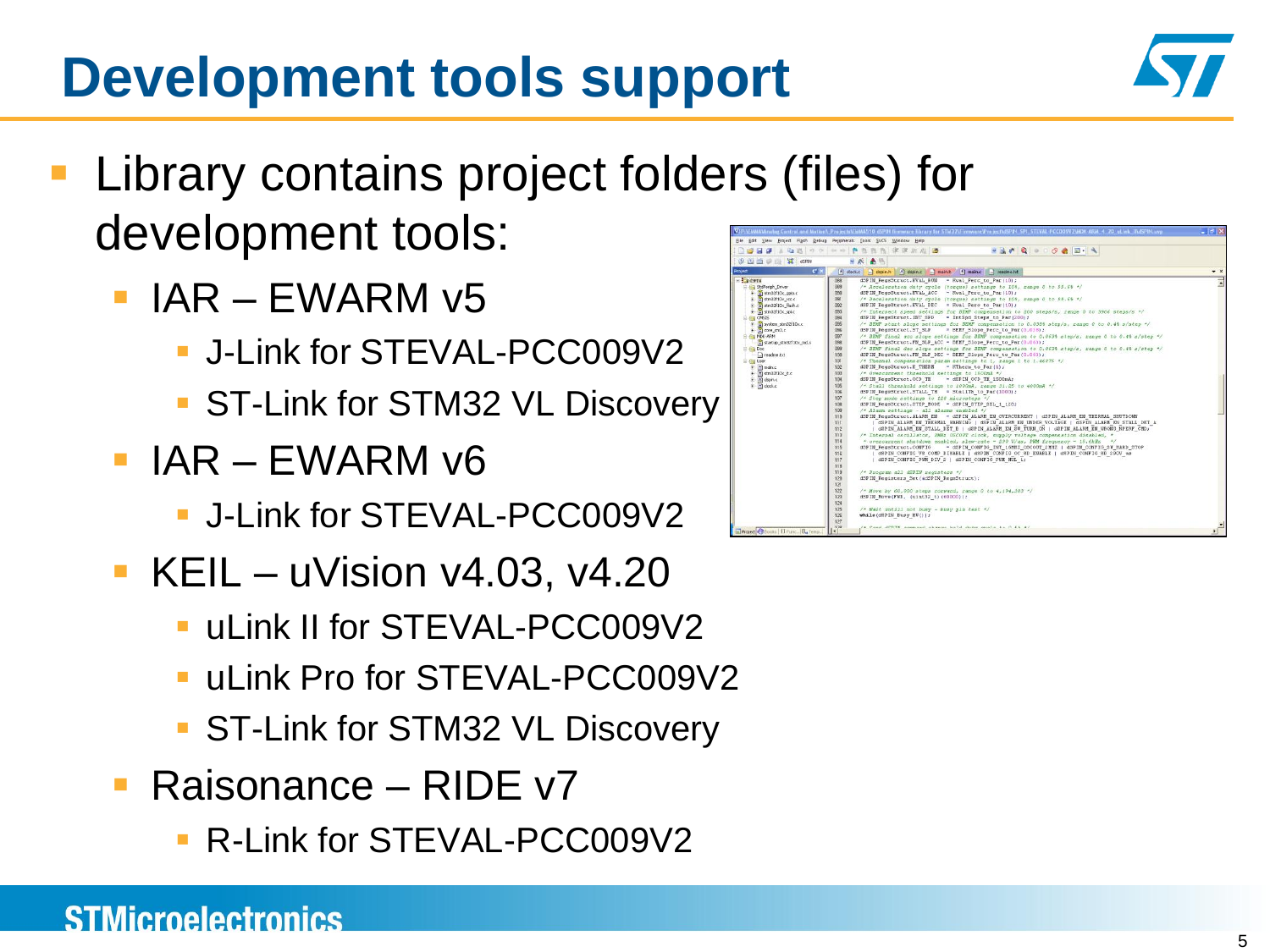## **Application commands examples**



**dSPIN\_Set\_Param(dSPIN\_KVAL\_RUN, Kval\_Perc\_to\_Par(5));** Sends dSPIN command to change run duty cycle to 5% **dSPIN\_Move(FWD, (uint32\_t)(60000));** Moves by  $60,000$  steps forward, range 0 to 4,194,303 Library defined constants for movement direction Library defined constant for run duty cycle

#### **dSPIN\_Run(REV, Speed\_Steps\_to\_Par(50));**

Runs constant speed of 50 steps/s reverse direction

#### **while(dSPIN\_Busy\_HW());**

Busy pin hardware test (by polling) and wait until released

#### **dSPIN\_Soft\_Stop();**

Performs SoftStop command

dSPIN\_rx\_data = **dSPIN\_Get\_Status();**

Reads Status register content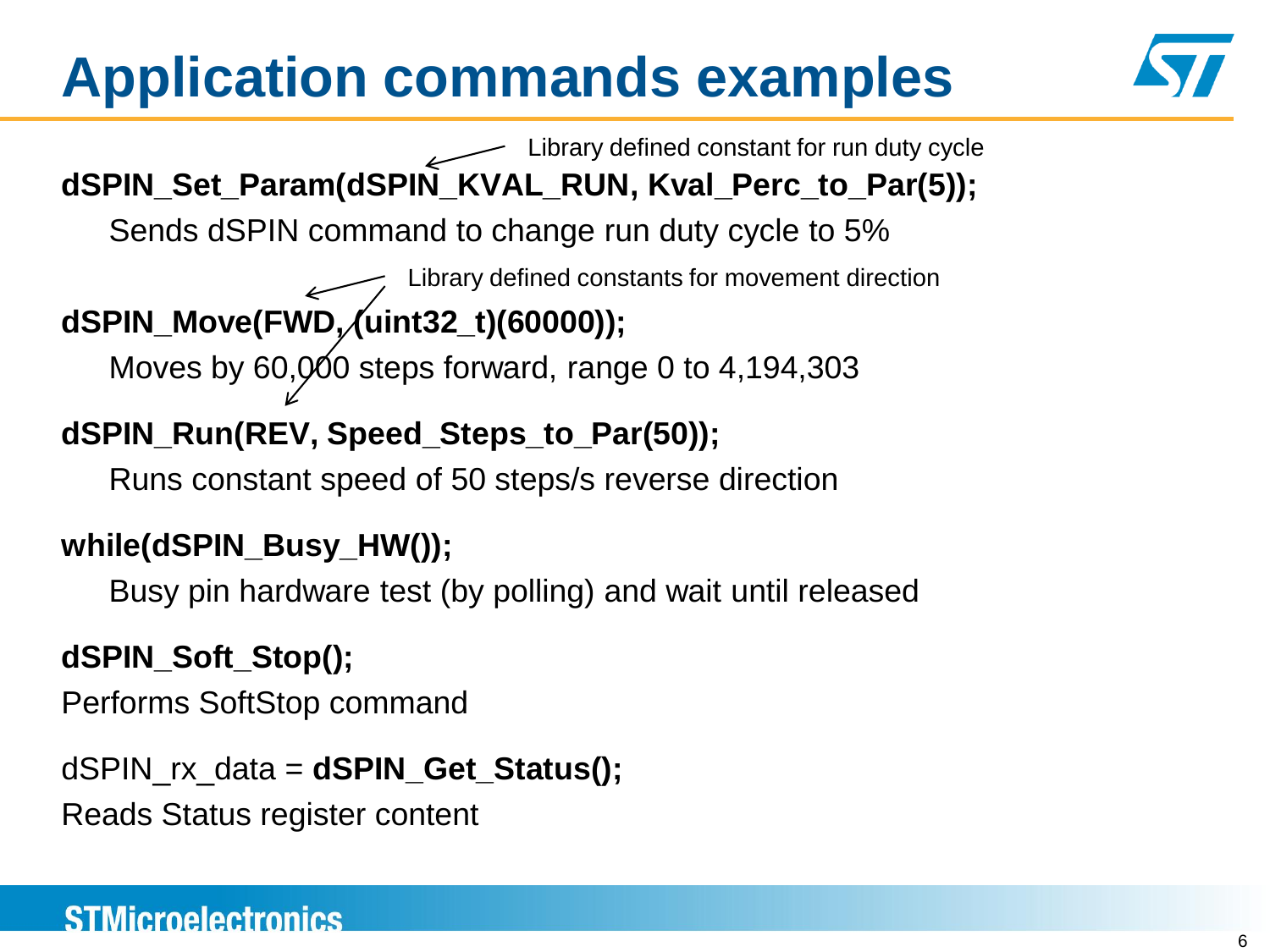#define STEVAL\_PCC009V2 /\* #define STM32\_VL\_Discovery \*/

- The above definition configures all the GPIO signals and SPI peripheral for STEVAL-PCC009V2 evalboard
- **No other modification in the firmware is necessary to do** in order to configure the target hardware related settings
- **Signal / peripheral assignments are fully implemented in** the library by preprocessor directive
- Possibility to extend the list by other evaluation boards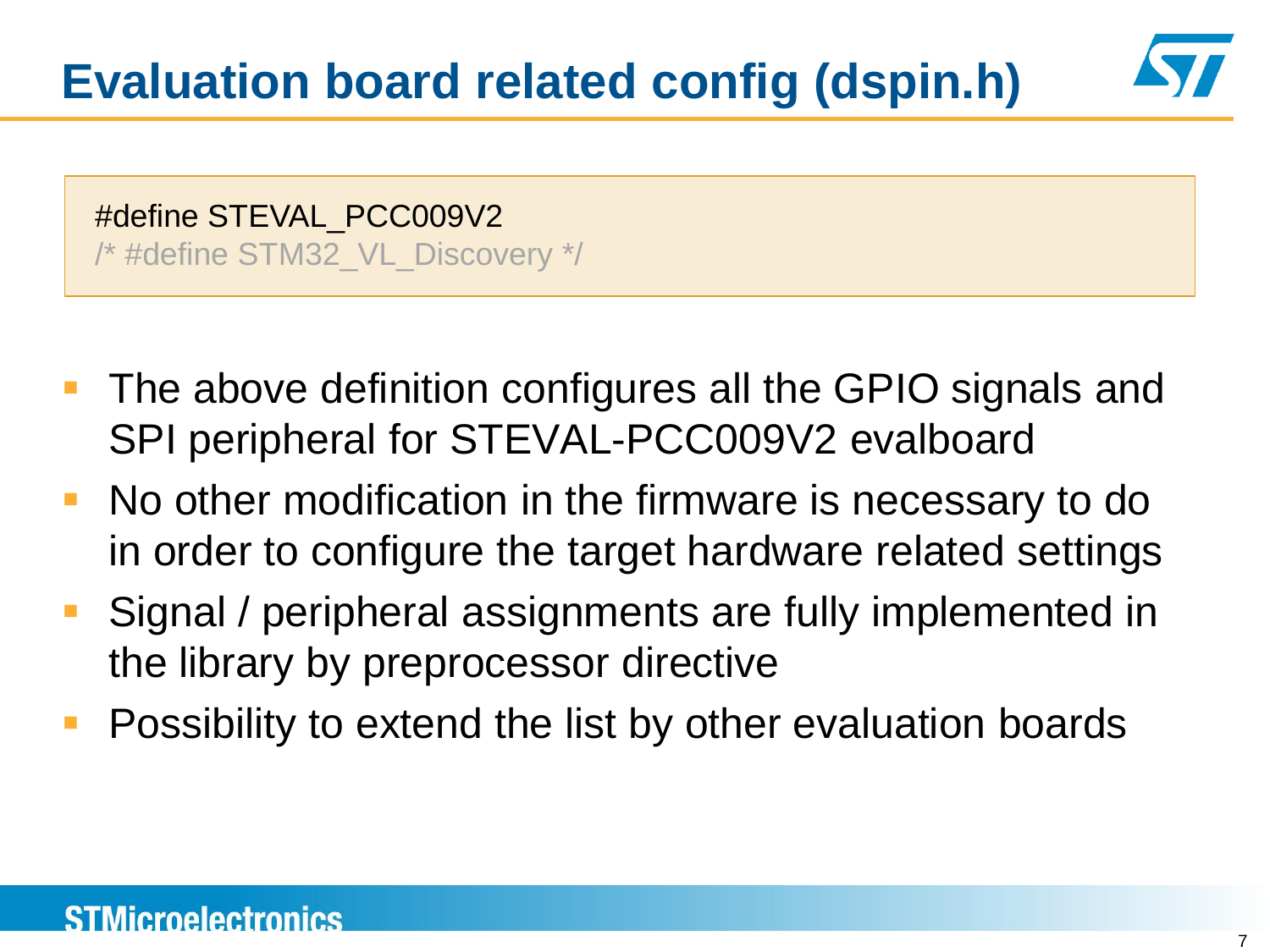### **Register bits definition example (dspin.h)**

- Example of ALARM\_EN register structure definition in order to have access to each alarm enable bit
- **Allows transparent code implementation**

```
/* dSPIN ALARM_EN register options */
typedef enum {
        dSPIN_ALARM_EN_OVERCURRENT =((\text{uint8}_t)0x01),dSPIN_ALARM_EN_THERMAL_SHUTDOWN =((\text{uint8 t})0x02),
        dSPIN_ALARM_EN_THERMAL_WARNING =((\text{uint8}_t)0x04),dSPIN_ALARM_EN_UNDER_VOLTAGE = ((uint8_t)0x08),
        dSPIN_ALARM_EN_STALL_DET_A =((\text{uint8 t})0x10),
        dSPIN_ALARM_EN_STALL_DET_B =((\text{uint8}_t)0x20),dSPIN_ALARM_EN_SW_TURN_ON =((uint8_t)0x40),
        dSPIN_ALARM_EN_WRONG_NPERF_CMD =((uint8_t)0x80)} dSPIN_ALARM_EN_TypeDef;
```